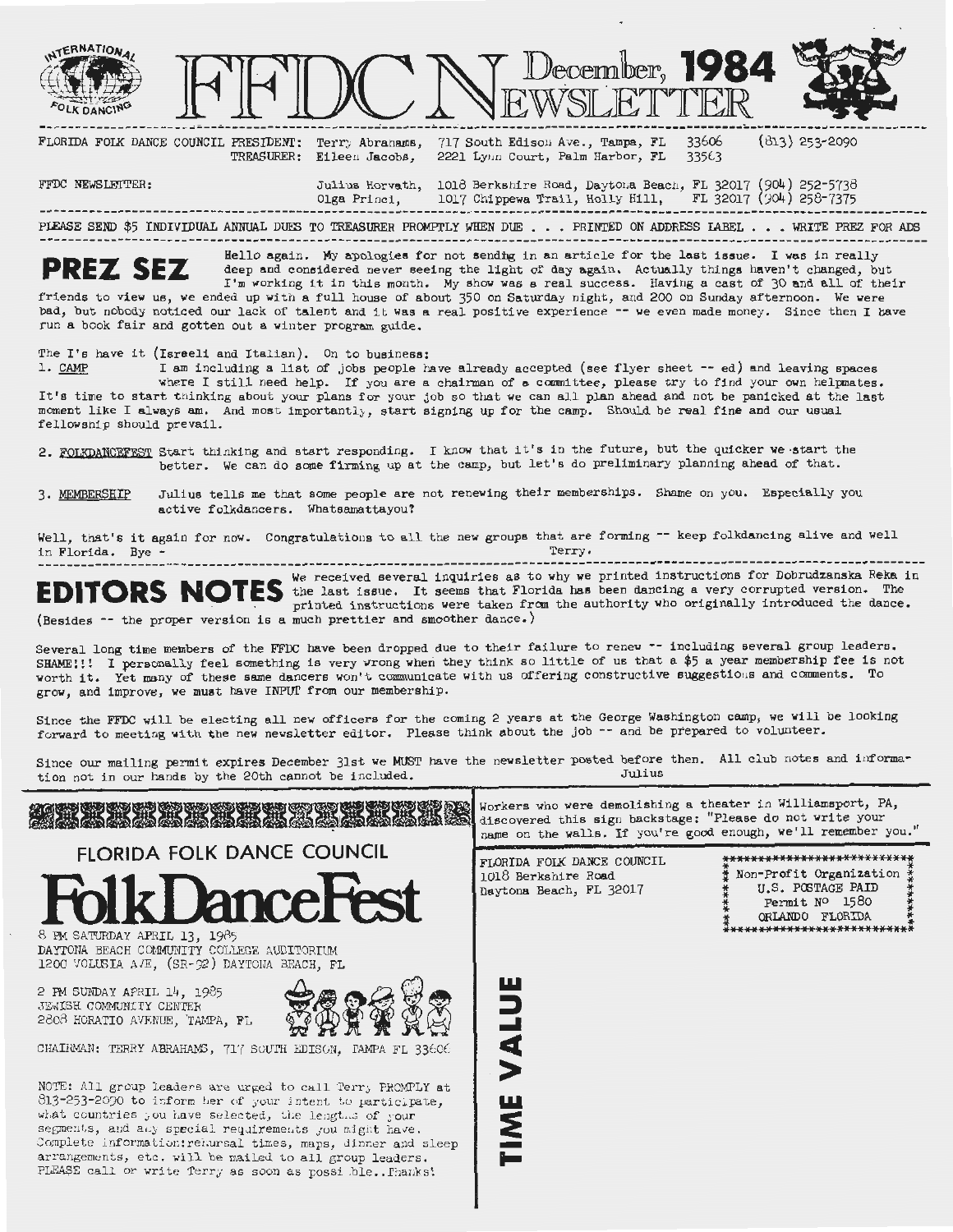MOUSE MUSINGS Our big event this past month was a trip by our performing group, Volktanz, to Columbus,

Georgia for a 12 hour Oktoberfest. We boarded a bus with the German band at 2:15AM on November 3. The 7 hour trip went smoothly and when we arrived, **we** marched in a parade around the town square. The Columbus Convention Center had two big halls where we danced. We were part of the entertainment while the band was on break. We performed six shows and even had a standing ovation after one of them. At 1:15AM on November 4 we departed and arrived back in Orlando at 8:30AM after trying to sleep the entire way back. It was fun but tiring and we would do it again. We are looking forward to the Folkdancefest in April. Since I was the coordinator of the last one, I want to urge every group in the state to participate and pick just 1 country group in the state to participate and pick just 1 country  $\begin{array}{c|c} \hline \text{co} \\ \text{co}} \end{array}$  to represent. The program would be enhanced if more groups  $\begin{array}{c|c} \hline \text{v}} \end{array}$  participated instead of being dominated by group or  $4$  cities as it has been the past few times. It is a lot of fun to participate in and this time, we will be doing the show twice which makes it a doubly worthwhile venture.

We had so much fun on our trip that we put together a few "trivia" questions about it.

- 1. What is the new name for Orlando 's performing group? Volktanz
- 2. How many performances did Volktanz do at the 12 hour Oktoberfest in Columbus, Georgia? Six
- 3. What meal did we miss?
- 4. 4. Now many choses did the band play the chicken bande:<br>Too many<br>5. What historic building did we dance in? A convention How many times did the band play the Chicken Dance?
- What historic building did we dance in? A convention center which was converted from a grain mill built in  $1841$  $1841$   $\left[1241\right]$
- $6.$  What was the name of Frank's girlfriend in the bulging suspenders? Doris
- 7. Who was the body who slept in the overhead luggage rack  $c_i^2$  $\overrightarrow{p}$  of the bus? Pat  $\overrightarrow{p}$
- $8.$  Who was known as Mother Duck? John  $10$
- 9. Which team won trivial pursuit? The over 50 crowd --Mickey, David, Elinor and Emile
- 10. How do you make applesauce? Phyllis brings apples How do you make applesauce? Phyllis brings apples<br>to rehearsal and puts them on the fireplace hearth. We practice Sauerlander Quadrille and Frank does his "peek-a-boo" on the hearth landing on tha apples.
- 11. Who missed the bus? Larry and Teresa
- 11. Who missed the bas.<br>12. Who neede a wake up call at 1:30AM7 Elinor
- 13. How many women picked David up? Six
- $14$ . Who brought a beach towel for a sweat towel? Frank
- 15. After twelve hours of dancing, why did Bobby turn backsprings? Because he **was** so happy to have on dry underwear
- 16. Who **was** the group's finagiler getting food, T-shirts, pastries, and **a** fruit cake? Emile
- 17. Who has the most men following them around? John 18. How many GI's got drunk? Thousands

SARASOTA Mrs. Gretel Dunsing has been teaching folk dancing for 55 years both in the US and in Europe. She continues to keep abreast of things by attending workshops

and festivals both in her native Germany and in Austria. We are privileged to have her reside part of the year in St. Petersburg and THE FOIKDANCING of Sarasota is honored to sponsor her in the following 2 workshops:

1. English Country Dancing -- January 12 2. German Volktanz -- February 9

-------------------------------------

**Suasota,** 11 AM to 10 **PM**  Send \$15 per couple registration.

Limited to 12 couples each workshop.

JEANNIE WHITEHEAD ROUTE 8 BOX 90 SAHASOTA, FLORIDA 33580 (813) 755-6212

CHRISTMAS GIFT IDEA!!! Need a Fantastic gift suggestion?? -and welcomed by any folkdancer ?? Why not give a gift membership in the Florida Folk Dance Council, only \$5. Please send your check to our treasurer.

ST. BONIFACE FOLKDANCERS You are invited to attend the second lowcountry international

folk dance workshop on SIAVIC FOLK DANCING at the Felix C. Davis Community Center in North Charleston, South Carolina. The workshop, under the leadership of Shirley **and**  Dmitri Babiak, will take place January 18th through the 20th and costs \$20 for full registration postmarked by January 8, 1985, \$25 for late registration, and \$5 for individual **sessions.** For more information, contact the Babiaks at ( 813) 966-1847.

The St. Boniface Folkdancers had an evening of instruction in Kentucky Running Sets from Shirley Forte who is one of the Founding Mothers of recreational folkdancing. She's organized the annual Kentucky Dance Institute held the first **week** in August for the past 25 years. She now lives in Venice, Florida.

We had **a** Middle Eastern Night in honor of **a** new dancer from Palestine, Issa Alyan, who was feeling homesick. We surrounded him with eastern style music and dance. The local belly dance teacher, Joyce Loomis, gave the group brief instruction. Members dressed up as bedouins, Turks, and gypsies. The Kiefers from Tampa attended the party dressed as **a** Turkish sultan and his harem girl. Issa found the evening more Far Out than Near East.

We are planning an elegant New Year's Eve party January 31 at 9 PM (ballroom, waltzes and English Country dances). If any folkdancers are in the area, they can contact me for further information. Shirley Babiak

GAINESVILLE On Friday, October 26 Olga and Julius braved

the elements in order to drive to Gainesville to dance with our group. We were delighted to see them and glad that they had a safe trip what with all the rain. Our group was having **a** Halloween Party and many came attired in outlandish costumes. A table to the side of the gym held all sorts of delicious goodiea people brooght. A festive time was had by all.

This Sunday, November 18, at the Florida State Museum, our group performed for the first time in almost two **years.**  Other groups such as the Turkish Student **Dance** Group, the lfnneret Group from Hillel, and an **Hawaiian** and Tahitian dance group also performed for the International Cultural<br>& Food Festival hosted by the Museum. The weather was beautiful as was the setting which is a large courtyard. About 500 people attended tie event. International foods and crafts were on display. Our performance went extremely well considering the time we had to prepare (one evening). We knew that we could not present **a** polished performance so we kept it relaxed and fun. Each of us wore coatumes fran different countries (Greece, Hungary, Germany, Yugoslavia, · Rumania, and Bulgaria were among those represented). We chose dances that most of us knew already **as** well as dances **that** were good performance dances. The final dances chosen were Jove Male Mome, Somogyi Karikazo, Rustemul, Zillertaler Landler, Osmica, and Gavotte d'Honneur. Those performing were Diana Bowen, Carol Cava, Joyce Dewbury, Dale Doering, Jenneine Lambert, Jean Larson, Jack and Linda Seltzer, John Ward, and Hal Jung. The audience loved us judging from the enthusiastic applause.

It looks as if we are getting back into performing. I have recieved more requests in the past 2 months than I ever recieved in the past. We have an invitation to dance for an educational society for women in January and it looks as if **we** shall dance for them. Hopefully some of these performances will bring in some new members, too. Happy dancing.  $\check{J}$ oyce ---------------------------------

For the very best in folk dance boots and shoes, phone **oe** write for info on how to order & prices.

FOLK DANCE BOOTS AND SHOES - BUDAPESTI ELITE BOOTS AND SHOES IMRE FAZEKAS, BOorMAKER 8340 ST. IAWRENCE BLVD MONTREAL, QUEBEC H2P-2M3 CANADA (514) 388-0274 452-4931

Hand made to your measurements -satisfaction guaranteed!!!!



Pat Henderson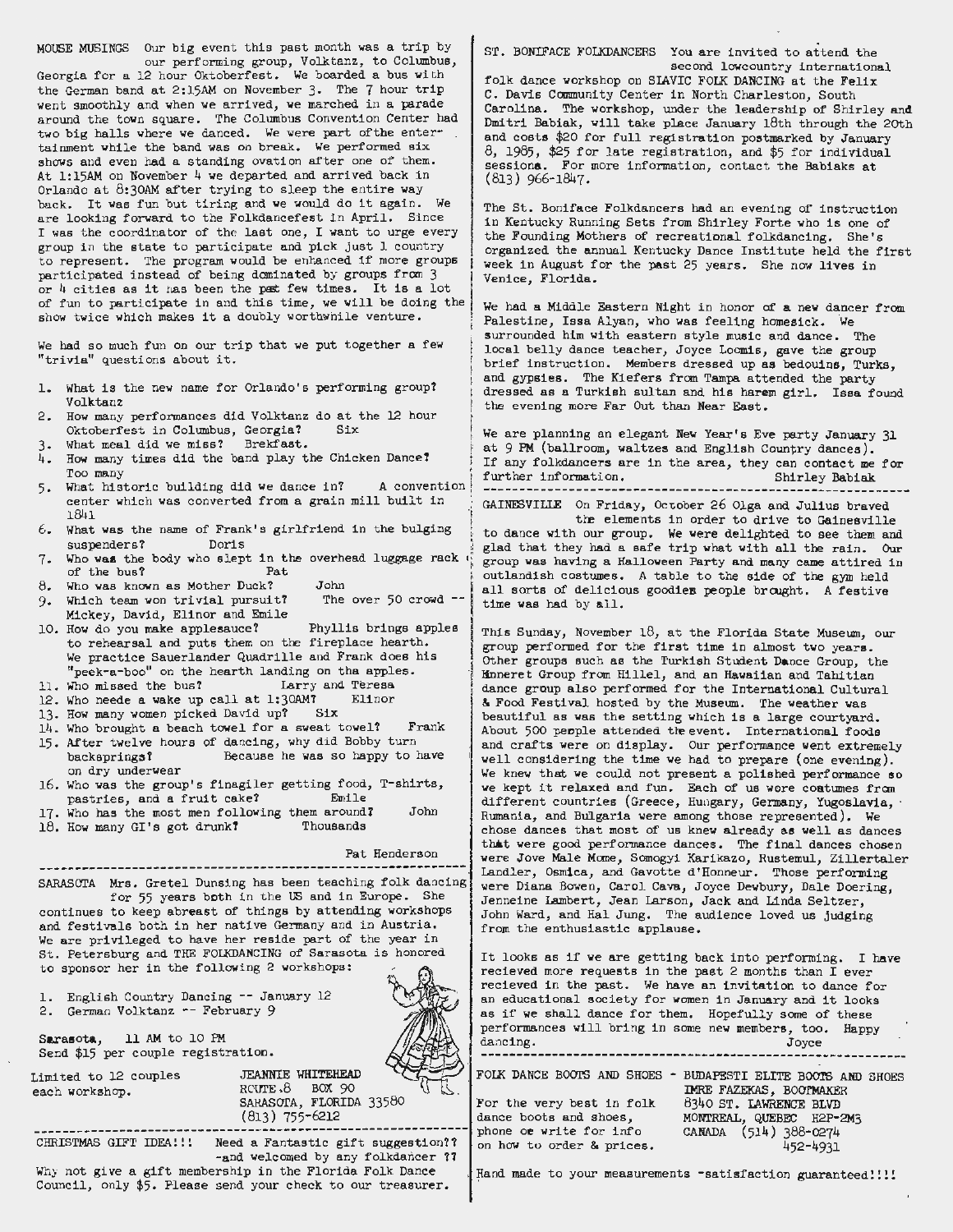| <b>NAKOV</b><br>MONAKY<br>Ш<br>$\mathbf{D}_{\mathbf{m}}$<br>Z<br>ᆊ<br>epruary<br>ភ<br>$-18.1985$<br>$\Omega_{\overline{\mathbf{\Pi}}}$<br>n<br>In                                                                                                                                                                                          | $\overline{a}$<br>$\overline{\phantom{a}}$<br>$\overline{\mathbf{v}}$<br><b>IETROPAOLO</b>                                                                                                                                                              |
|--------------------------------------------------------------------------------------------------------------------------------------------------------------------------------------------------------------------------------------------------------------------------------------------------------------------------------------------|---------------------------------------------------------------------------------------------------------------------------------------------------------------------------------------------------------------------------------------------------------|
| 9<br>eorge<br>Washington's<br>Birthday                                                                                                                                                                                                                                                                                                     | Weeke                                                                                                                                                                                                                                                   |
| heels or anything that will scratch the floor<br>the dance floor is not wood, but an<br>SR 19 on Lake Sellers.<br>We will be dancirg in<br>the same beautiful camp as last year -- Camp Ocala located between<br>The cabins are individually<br>expensive cushioned surface made to be easy on the feet.<br>heated<br>and air-conditioned, | with two bathrooms<br>$0c$ a $1a$<br>Plee:<br>and<br>se don't<br>in each.<br>Ormond<br>Beach<br>vear<br>Remember,<br>abiked<br>off<br>p,                                                                                                                |
| Here<br>5T<br>the price<br>1s <sub>I</sub><br>for this<br>s, real<br>dureo                                                                                                                                                                                                                                                                 | <b>FLEADED RECESSIBLE</b><br>THVE                                                                                                                                                                                                                       |
| TVLOL<br>PACKAGE:<br>FFDC members<br>Non FFDC<br>menbers<br>$\ddot{\phantom{0}}$<br>$G+G+$<br>98<br>Sponsoned<br>$\mathbf{g}_y$                                                                                                                                                                                                            | Florida:<br>Fol<br>12a<br>o<br>o<br>Counc                                                                                                                                                                                                               |
| PARTIES CILENS<br>Friday,<br>Saturday, or Sunday.<br>ă                                                                                                                                                                                                                                                                                     |                                                                                                                                                                                                                                                         |
| ٣<br><b>FULL DAY:</b><br>Includes<br>breakfast,<br>lumch, dinner.<br>ح المج<br>SS,<br>85)<br>(3<br>90)<br>$10$<br>10<br>10                                                                                                                                                                                                                 | (ささき)<br>(1)<br>(う<br>(\$<br>25<br>25<br>(\$<br>35)<br>35)<br>65)<br>10)<br>(らちも)<br>((ちちき)<br>$\overline{5}$                                                                                                                                           |
| ب<br><b>ALITY DVA ALLE BUZZA:</b><br>Saturday or Sunday<br>€r<br>بب<br>س<br>TEL $#$<br>member FFDC                                                                                                                                                                                                                                         |                                                                                                                                                                                                                                                         |
| 20<br><b>EXTC</b><br>Saturday, Saturday night,<br>THOIN I CAY<br>Tepung<br>$\ddot{\phantom{0}}$<br>⊕<br>Ĝ,<br>non-member<br>Friday<br>Saturday                                                                                                                                                                                             | Sunday<br>Saturday<br>Sunday<br>Saturday<br>Sunday                                                                                                                                                                                                      |
| KTFFE<br>DEPARTMENT:<br>Leaving anytime Sunday<br>$\blacksquare$<br>subtract<br>€G<br>5                                                                                                                                                                                                                                                    |                                                                                                                                                                                                                                                         |
| C/ERNICITY:<br>Any night.<br>↔<br>$\sqrt{2}$<br>(please check all that apply)<br>TOTAL PACKAGE<br>PARTY ONLY                                                                                                                                                                                                                               | 1 FULL DAY<br>1 FULL DAY WITH PARTY<br>2 DAYS 1 NIGHT<br>EARLY DEPARTURE<br>OVERNIGHT<br>TOTAL ENCLOSED <u>2</u><br>Help us to prepare the evening dance parties by<br>submitting a list of your favorite dances.<br>SPECIAL REQUIREMENTS AND COMMENTS: |
| For<br>special<br>scheduling,<br>call Terry Abrahams (213)253-2090<br>₩                                                                                                                                                                                                                                                                    | ∗<br>∗<br>₩<br>∗<br>¥                                                                                                                                                                                                                                   |
| Please rake checks hagable to<br>TIP Senth Editor<br>$_{\rm 5\,GHz}$<br>TERRI ABLAELESS<br>.<br>Н<br>33606<br>MAME(S)<br>ADDRESS                                                                                                                                                                                                           |                                                                                                                                                                                                                                                         |

ORMOND ODDS AND ENDS Our performance group, suffering from wanderlust, has been traveling all over the state. Recently, in St. Augustine, they gave us a video tape of our performance. It is interesting to see ourselves as the audience sees us.

Anyone visiting the Ormond area on a Wednesday is always welcome to join us, but a very special invitation is extended for our December 19th, 6PM pot luck supper and Christmas party. Chairman Olga promises an outstanding program. Please come!!!

We have enclosed a flyer of Mazowsze who will appear in Daytona on February 4th. Tallahassee will have them on Sunday the 3rd -- see November Newsletter. Anyone staving over and wanting sleeping bag space please call us at  $(904)$  252-5738 or  $(904)$  677-5066.

See you at the George Washington Weekend Camp. All of us wish you a very Happy Holiday Season! OBIFD

XOXOXOXOXOXOXOXOXOXO

DON ARMSTRONG YA'AKOV EDEN at COPECREST

Five days of contras and folk dancing in a camp designed for dancers - first class accommodations and the best in Southern cooking. Copecrest is located near Dillard, Georgia just south of the North Carolina border - an easy drive from Florida. March 10-15, 1985. \$225 per person. Send deposit of \$25 per person to Pecky Cape. Copecrest, Box 129, Dillard, Ga. 30537.

 $\frac{1}{2} \left( \frac{1}{2} \frac{1}{2} \frac{1}{2} \frac{1}{2} \frac{1}{2} \frac{1}{2} \frac{1}{2} \frac{1}{2} \frac{1}{2} \frac{1}{2} \frac{1}{2} \frac{1}{2} \frac{1}{2} \frac{1}{2} \frac{1}{2} \frac{1}{2} \frac{1}{2} \frac{1}{2} \frac{1}{2} \frac{1}{2} \frac{1}{2} \frac{1}{2} \frac{1}{2} \frac{1}{2} \frac{1}{2} \frac{1}{2} \frac{1}{2} \frac{1}{2} \frac{1}{2} \frac{1}{2}$ 

**WINTER** FLING-JAN 5

POST HOLIDAY WINTER FLING -- NOON 'TILL MIDNIGHT

KINNERET APARTMENTS -- ANDERSON & DELANEY STREETS ORLANDO (515 DELANEY STREET)

FREE -- SLEEPING BAG SPACE PROVIDED IF RESERVED

ALL REQUESTS -- TEACHING ON REQUEST

) 2002 02:02:02:02:02:03:03:03:02:02:02

 $\begin{array}{l} 20330330330330330330330330330330334 \end{array}$ DINNER ON YOUR OWN -- GOOD PLACES NEARBY

ADDITIONAL INFO -- PAT HENDERSON 305-275-6247